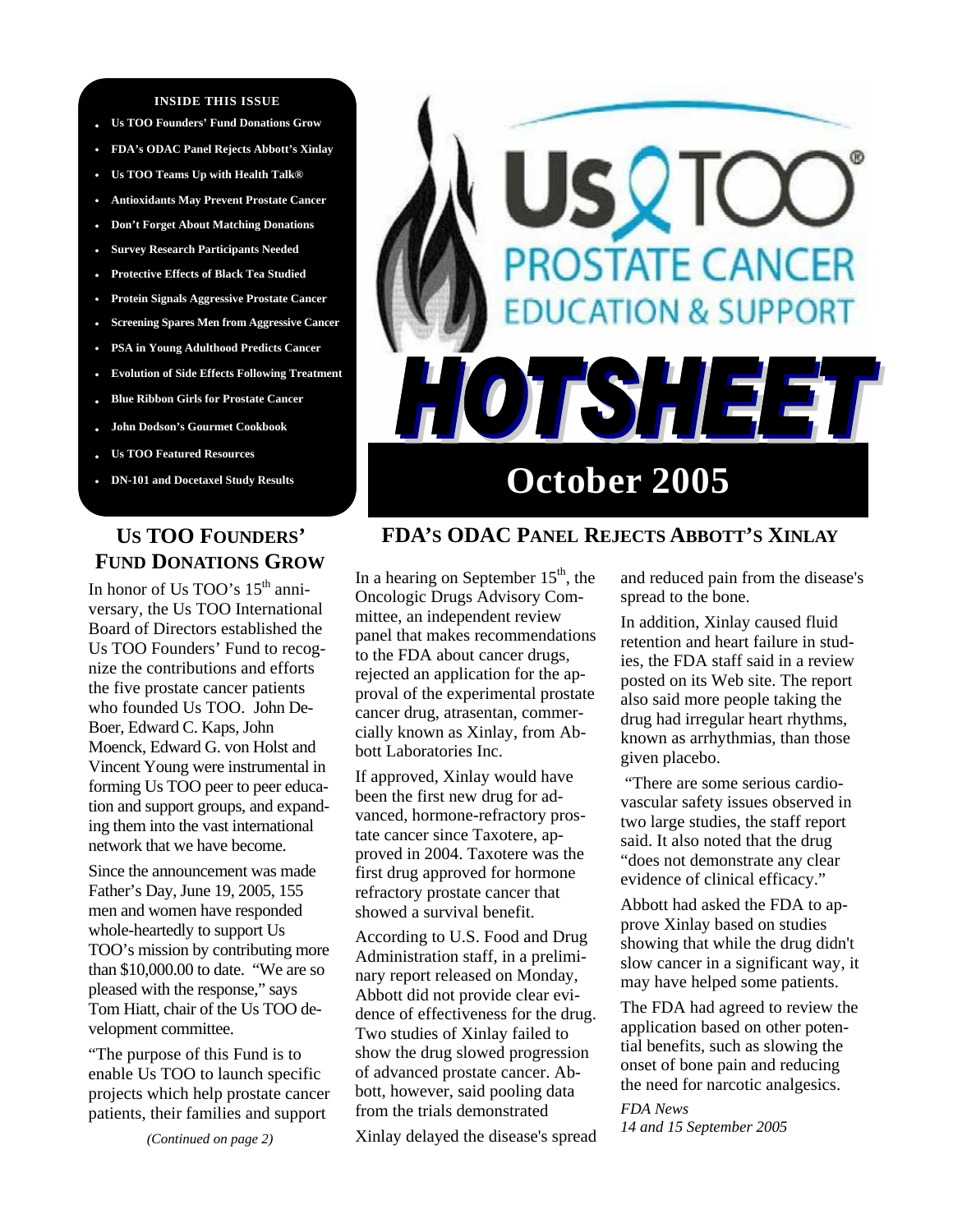## **US TOO PUBLICATIONS**

In addition to the *HotSheet*, Us TOO offers a FREE e-mail based service called *NEWS You Can Use*  sponsored by sanofi-aventis, providing updates on the latest prostate cancer related news. To subscribe or link to the archives, simply visit the Us TOO website www.ustoo.org.

Items contained in Us TOO publications are obtained from various news sources and edited for inclusion. Where available, a point-ofcontact is provided.

References to persons, companies, products or services are provided for information only and are not endorsements. Readers should conduct their own research into any person, company, product or service and consult with loved ones and personal physician before deciding on **any** course of action.



### **US TOO FOUNDERS' FUND DONATIONS GROW**

*(continued from page 1)* 

systems. In particularly, the Fund would support projects which the Board determines are critical to the prostate cancer populations that Us TOO serves," says Hiatt.

"The Fund would also be used to initiate important projects rapidly, while Us TOO seeks potential additional funding for long term support," explains Hiatt. "This would assure that Us TOO does not miss a target of opportunity, when "time is of the essence."

A donation envelope has been inserted into this issue of the *Hot-Sheet*, so if you haven't already contributed to the Us TOO Founders' Fund, please consider donating yet this year.

For your convenience, you may also make a credit card donation

online at  $\langle$  www.ustoo.org $\rangle$  – click on "Visit Our Store" to see the appropriate product listing. Thank you for your continued support!

# **DON'T FORGET ABOUT MATCHING DONATIONS**

An easy way to increase the impact of your donation is to have your employer match it. Thousands of companies have Matching Gift Programs that will double, or even triple, individual tax-deductible contributions made by their employees.

Check with your personnel office to find out about your company's program. They will give you a matching gift form that you can fill out and send to us with your contribution.

# **PROSTATE CANCER AWARENESS WEEK IN REVIEW: PROSTATE CANCER CARE - PAST, PRESENT, AND FUTURE**

On September 22, 2005, Us TOO teamed up HealthTalk®, for a live prostate cancer web-cast and teleconference patient education forum in honor of Us TOO's 15th anniversary. This was one of many events scheduled during Prostate Cancer Awareness Week 2005.

The program, **Prostate Cancer Care: Past, Present, and Future,** featured Thomas N. Kirk, Us TOO President and CEO, along with Jim Kiefert, Ed.D., Chairman of the Us TOO Board of Directors, with his wife Maureen Kiefert, of Us TOO's Caregivers & Families Initiative. Dr. James McKiernan, Prostate Cancer Specialist from Columbia University College of Physicians and Surgeons, provided expert commentary.

This call featured lively and timely discussions of the past and present progress made in prostate cancer care, new and promising treatments, and critical information about the role of support groups as well as companions and family support.

While many of you participated in this excellent webcast teleconference, some may have missed the live program. As a result, Health-Talk® has archived the call on their website and will be available for three months by visiting <http:// www.healthtalk.com/ustoo>.

Some of you who participated in the call may also want to review the text and listen again to this valuable program. You can listen to the call as well as review the text of the discussion.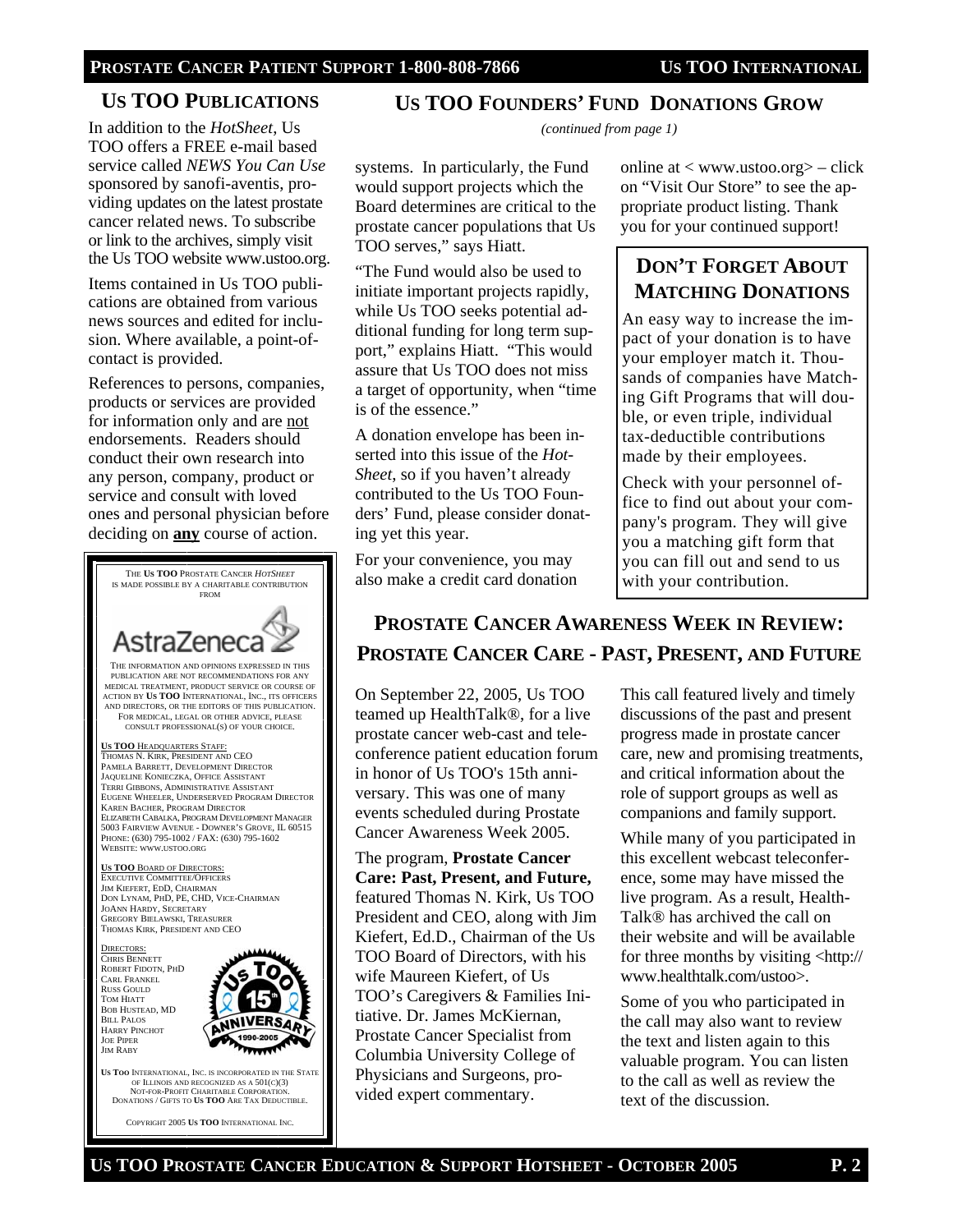## **ANTIOXIDANT VITAMIN AND MINERAL SUPPLEMENTATION MAY HELP PREVENT PROSTATE CANCER**

The use of antioxidant vitamin and mineral supplements is associated with a lower incidence of prostate cancer among men with normal prostate specific antigen (PSA) levels.

Dr. Francois Meyer from Laval University Cancer Research Center, Quebec City, colleagues assessed whether daily supplementation with antioxidant vitamins (vitamin C, vitamin E and betacarotene) and minerals (selenium and zinc) reduced the occurrence of prostate cancer or influenced its biochemical markers.

More than 5000 men were randomized to the supplements or placebo. Biochemical marker data were available at baseline and median followup of about 9 years for 3616 men.

Supplementation was associated with a 48% reduction in the incidence of prostate cancer among men with a baseline PSA level below 3 ng/mL, the authors report in the August 20th International Journal of Cancer (Vol. 11, pp. 182-6, 2005)

In contrast, men with a baseline PSA level of 3 ng/mL or greater who took supplements experienced a 54% increase in the incidence of prostate cancer.

Baseline vitamin C levels showed a similar pattern, they also note.

Antioxidant vitamin and mineral supplementation had no clear impact on the levels of five biomarkers of prostate cancer,

"Our study results support the hypothesis that chemoprevention of prostate cancer can be achieved with antioxidant vitamins and minerals."

They recommend additional trials "to identify the best preventative agent or combination of agents and to determine which dosages are both safe and effective."

*Reuters Health, 5 August 2005* 

### **ONGOING SURVEY RESEARCH PARTICIPANTS NEEDED**

A doctoral research study is ongoing to explore how men from specific ethnic groups adjust to prostate cancer, report pain and seek healthcare information. The purpose of this study is to help nurses and doctors learn how to better care for patients with diverse ethnic backgrounds. This research study will include Japanese American and European American men with prostate cancer, who meet additional requirements.

The study requires the participant to sign a written informed consent, complete a five part written survey (usually taking between  $30 - 60$  minutes), and return the survey via mail (a pre-addressed envelope and postage is provided).

Approval for this research study has been obtained through New York University Committee on Activities Involving Human Subjects. If you are interested in learning more about this research study, please contact the investigator, Mildred Ortu Kowalski, RN, MPA. She can be reached by phone at (973) 452-0233, or by E-mail at m\_ortu@usa.net.

Thank you!

## **PROTECTIVE EFFECTS OF BLACK TEA EXTRACT ON TESTOSTERONE INDUCED OXIDATIVE DAMAGE IN PROSTATE**

Siddiqui  $IA<sup>1</sup>$ , Raisuddin S,<sup>2</sup> and Shukla  $Y^1$ 

#### **Cancer Letters 227:125-32, 2005**

Since ancient times, antipyretic, anti-inflammatory, antimicrobial and antioxidative properties of tea have been recognized. Black tea (*Camellia sinensis*) contains a variety of polyphenolic ingredients including the theaflavins (TF), thearubigins (TG) and catechins. Components from black tea have been accounted to play an important role in scavenging free radicals generated by mutagens and carcinogens.

Androgens are the key factors in either the initiation or progression of prostate cancer (PCA) by inducing oxidative stress. In the present set of investigations, the antioxidative potential of black tea extract against androgen mediated oxidative stress in male Wistar rats has been studied.

Testosterone was given at a dose of 5 mg/kg b.w. subcutaneously, consecutively for 5 days. Prior to androgen administration, animals were kept on 0.5, 1.0 and 1.5% aqueous tea extract (ATE) as sole source of drinking fluid for 15 days. The prostate tissue was dissected out for biochemical analysis for antioxidant enzymes viz. catalase (CAT), superoxide dismutase (SOD), lipid peroxidation (LPO), glutathione-*s*-transferase (GST) and glutathione reductase (GR).

The results revealed that testosterone administration induced the oxidative stress in rat prostate, however, in 0.5, 1.0 and 1.5% ATE supplemented groups, a significant protective effect of black tea against testosterone induced oxidative injury was recorded. Hence, the study reveals that constituents present in black tea impart protection against androgen induced oxidative injury that may result in development of prostate cancer.

<sup>1</sup> Environmental Carcinogenesis Division, Industrial Toxicology Research Centre, M.G. Marg, P.O. Box 80, Lucknow 226 001, India

<sup>2</sup> Dept. of Medical Elementology and Toxicology, Jamia Hamdard, New Delhi, India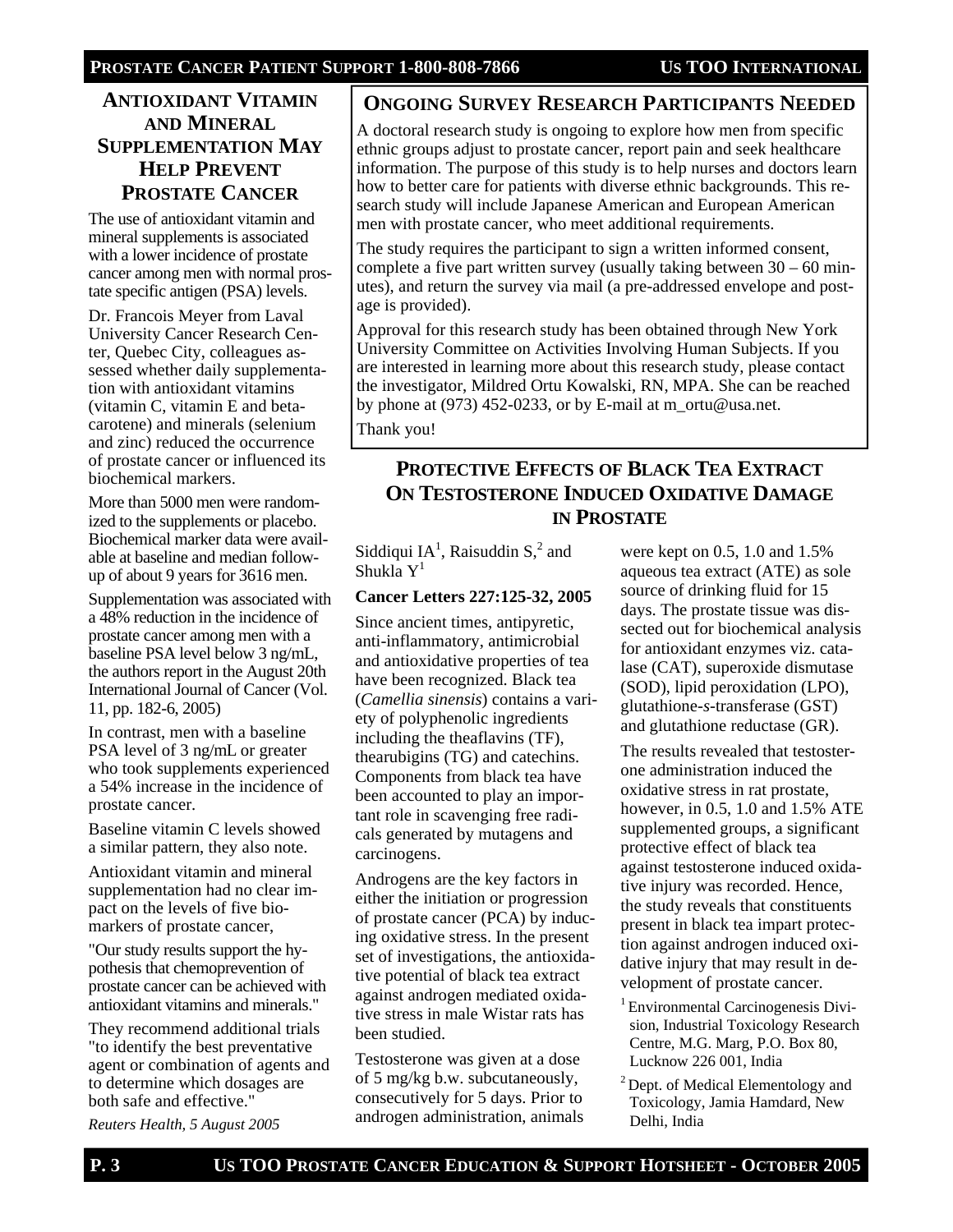## **PROTEIN SIGNALS AGGRESSIVE PROSTATE CANCER**

Testing prostate tumor tissue for activated Stat5 protein can help identify men with an aggressive form of the cancer.

That's the conclusion of a study in the Aug. 15 issue of Clinical Cancer Research.

Researchers at the Lombardi Comprehensive Cancer Center at Georgetown University in Washington, D.C., analyzed prostate cancer tissue from 357 men and matched the Stat5 levels in those samples to the men's outcomes.

They found that the presence of Stat5 protein in the nucleus of prostate cancer cells was a significant predictor of when men would develop a recurrence of aggressive prostate cancer years after their initial treatment for the disease.

When activated, Stat5 signals cancer cells to grow and survive, the researchers said.

Testing for Stat5 levels in prostate cancer patients may help doctors better target treatment, the study authors said.

"Most patients diagnosed with prostate cancer have slow-growing tumors that don't need aggressive therapy, but doctors do not have a way to identify the few men whose cancer is potentially dangerous. The result is that many patients are over-treated," study principal investigator Dr. Marja Nevalainen, an assistant professor in the department of oncology, said in a prepared statement.

"If future studies with Stat5 continue to show that it can help in predicting disease outcome, then we can test tumor biopsy samples for Stat5 and tailor treatment accordingly," Nevalainen said.

*HealthDay News, 19 August 2005* 

## **SCREENING SPARES MEN FROM ADVANCED PROSTATE CANCER**

Among middle-aged and older men, those who have had PSA tests are less likely to be found to have prostate cancer that has spread to other sites in the body, Canadian researchers report.

Dr. Jacek A. Kopec of the University of British Columbia, Vancouver, told Reuters Health, "There was a 35 percent reduction in risk among those who were screened." Further, he added, "We observed a reduction in risk for both men under 60 years of age and those 60 years or greater, although the effect appears to be stronger in younger men."

Kopec and colleagues conducted a population-based study involving 236 cases of metastatic prostate cancer and compared them with 462 similar men who did not have metastatic prostate cancer, although they could have localized prostate cancer.

Based on the medical records, the rate of PSA screening was significantly lower in men with advanced prostate cancer than in the comparison group, the team reports in the August issue of the Journal of Urology.

In those between 45 and 59 years of age, screening reduced the odds of having metastatic cancer by 48 percent, and in men between 60 and 84 years old, by 33 percent.

Kopec noted that the value of PSA screening is debated, because it hasn't been shown to reduce mortality rates from prostate cancer. "We believe our study contributes to this debate in an important way," he said, "because it offers new evidence that screening with PSA can reduce the risk of death from prostate cancer -- the evidence is indirect as the outcome we looked at was metastatic cancer rather than death."

*Reuters Health, 26 August 2005* 

## **PSA IN YOUNG ADULT-HOOD MAY PREDICT PROSTATE CANCER**

Levels of prostate specific antigen (PSA) in young men seem to foretell their likelihood of developing prostate cancer later in life, according to the results of a new study.

Dr. Alice S. Whittemore, of Stanford University School of Medicine, California, and colleagues assessed PSA levels from blood samples collected from a group of young black and white men between 1959 and 1966. The subjects, who were 34 years old on average at the time the samples were taken, were followed for several decades for prostate cancer.

The researchers report in the August 2005 issue of the Journal of Urology that prostate cancer risk increased with increasing PSA in black and white men.

"When the men were young, their PSA levels were well within the normal range, but the men with higher (though still normal) levels had higher risk," Whittemore explained.

Specifically, for men with the highest levels compared to those with the lowest, the chances of developing prostate cancer were 4.4-times higher for black men and 3.5-times higher for white men.

A direct biological reason could be that PSA in youth may increase in proportion to the number of premalignant or malignant cells in the prostate. Or, "PSA may itself contribute to neoplastic initiation or progression in the prostate," the researchers note.

"One might think that we should screen men at younger ages," Whittemore noted. "However, we still don't know if PSA screening saves lives," she said.

In addition, "Screening carries a psychological burden, not to mention the cost."

*Reuters Health, 29 August 2005*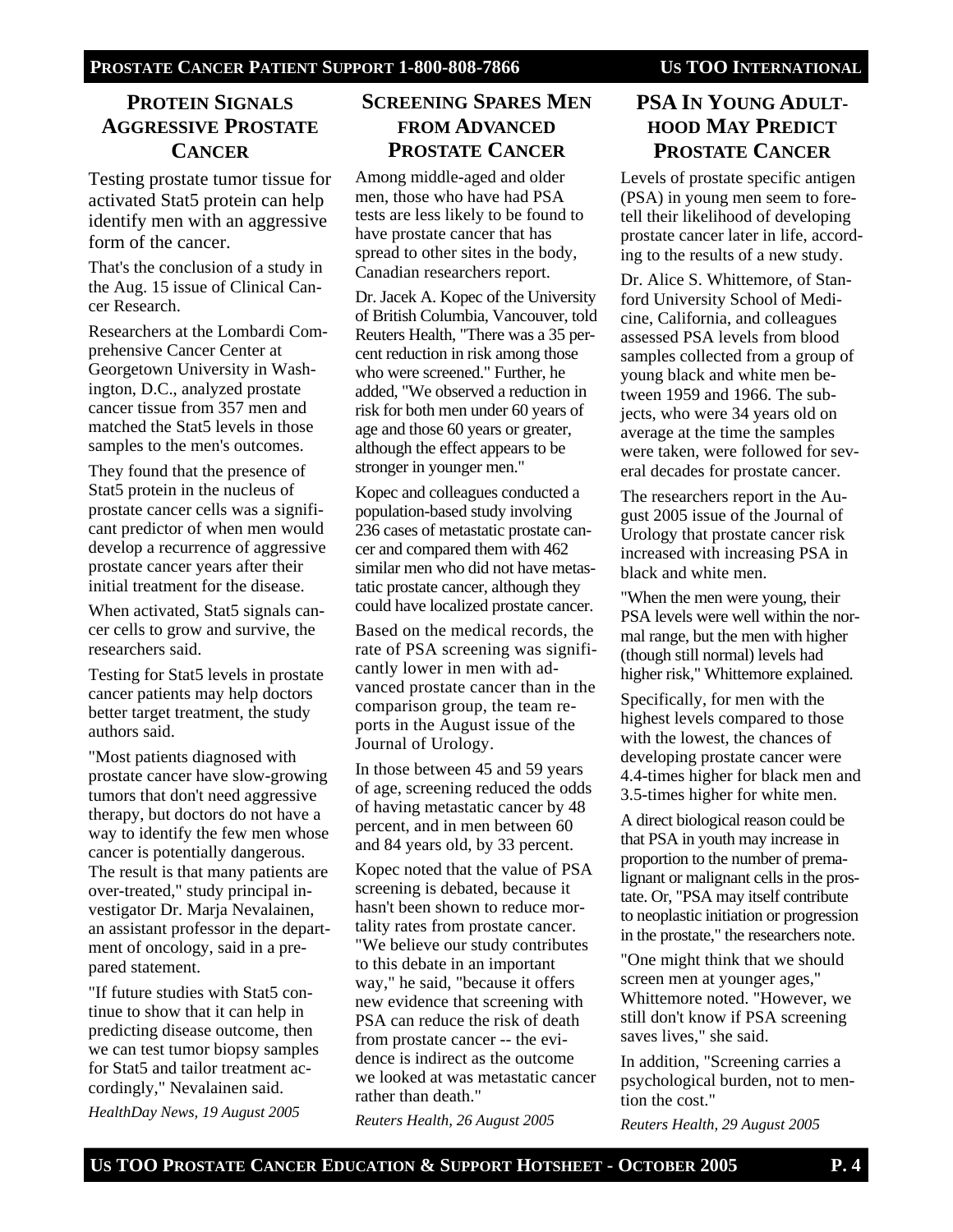# **NEWS AND VIEWS - EVOLUTION AND RESOLU-TION OF SIDE EFFECTS FOLLOWING TREATMENT OF LOCALIZED PROSTATE CANCER**

A recent study of prostate cancer survivors' long-term health-related quality-of-life (HRQOL) identified some important differences among men initially treated with radical prostatectomy (RP), 3-dimensional conformal radiotherapy (3-D RT), or brachytherapy (BT), and a control group without prostate cancer. With all three treatments yielding excellent survival, HRQOL figures prominently in the preferences of men with localized prostate cancer.

Investigators from the University of Michigan and Beth Israel-Deaconess Medical Centers studied HRQOL among men who had been treated for localized prostate cancer, with a median time since treatment of 6.2 years. Analyses were done to identify any differences associated with initial treatment, and to compare long-term HRQOL with earlier evaluations done at a median time from treatment of 2.6 years. Several prostate-cancer– specific domains of HRQOL were considered—urinary irritative, urinary incontinence, bowel, sexual, and hormonal/vitality.

The key findings, reported in the *Journal of Clinical Oncology* (Vol. 23, pp. 2772–80, 2005), relate to how the long-term side effects of various treatments develop and resolve over time.

"Perhaps our most novel and important finding is that disease-specific HRQOL continues to change and evolve among men treated withBT and 3-D RT, whereas RPHRQOL remains relatively stable between 2 and 6 years of median follow up," said first author David C. Miller, MD, Lecturer at the Michigan Urology Center, University of Michigan Medical Center.

At a median follow up of 6.2 years, men treated with RPhad HRQOL summary scores significantly lower than those of controls in the urinary incontinence and sexual domains; 3- D RT significantly diminished scores in the bowel and sexual domains; and BT had significant adverse impact on the urinary irritative, urinary incontinence, bowel, and sexual domains.

Compared with their responses 4 years earlier, men in the BT group reported a significant resolution in urinary irritative problems. During the same period, urinary continence became more problematic among men initially treated with 3- D RT or BT. Bowel side effects improved in the BT group. Sexual function declined among controls and among men treated with 3-D RT . None of the four groups reported any significant changes in the hormonal/vitality domain.

The item of "problem with pain or burning on urination" typifies trends in the urinary irritative domain. This problem was reported by 23% of survivors at 2.6 years after brachytherapy; 4 yearslater, this problem was reported by 10%. This problem was reported by no more than 3% of prostatectomy or conformal radiotherapy patients at both follow-up intervals.

During the same interval, "leakage of urine more than once a day" increased from 11% to 18% in the BT group. Corresponding values at 2.6 and 6.2 years were 17% and 16% for the RPpatients, and 6% and 4% following 3-D RT .

As an example of bowel concerns, "problem with urgency to have a bowel movement" declined from 19% to 10% during this period for BT patients. In each time period, 14% of men treated with 3-D RT reported this problem; in the RP group, there was no substantial

change in this side effect over time (3% and 5% at 2.6 and 6.2 years, respectively).

The percentage reporting "poor to no ability to have an erection" remained relatively unchanged over time following RP (62% and 65% at 2.6 and 6.2 years), but increased in the 3-D RT group (from 65% at 2.6 years to 75% at 6.2 years) and in the BT group (from 71% to 82%). The control(no prostate cancer) group also reported an increase in this item, from 19% to 29%. In comparing the prevalence of this problem, however, it should be noted that the median ages differed among the control (69.1 years), RP (67.2 years), 3-D RT (75.7 years), and BT (70.4 years) groups.

Although these results are generally consistent with those of previous studies, they provide a clearer view of likely outcomes than most earlier reports because the data are recent enough to reflect outcomes of modern technology for BT and 3-D RT, yet mature enough to be relevant over a follow up interval of interest to men facing these decisions.

"We believe that this study is useful because it is one of the first to use a validated instrument (EPIC) to measure long-term, patientreport HRQOL changes during the late survivorship phase following contemporary therapies for localized prostate cancer, including BT and 3-D RT," said Miller. "These observations highlight the need for corroborative multi-institutional, prospective studies that further characterize HRQOL evolution among long-term (>5 years) prostate cancer treatment survivors. Until such studies mature in coming years, the observed HRQOL changes described herein may provide clinicians and patients that choose a specific treatment with an estimation of their long-term HRQOL outcomes."

*CA Cancer J Clin 55:269-270, 2005*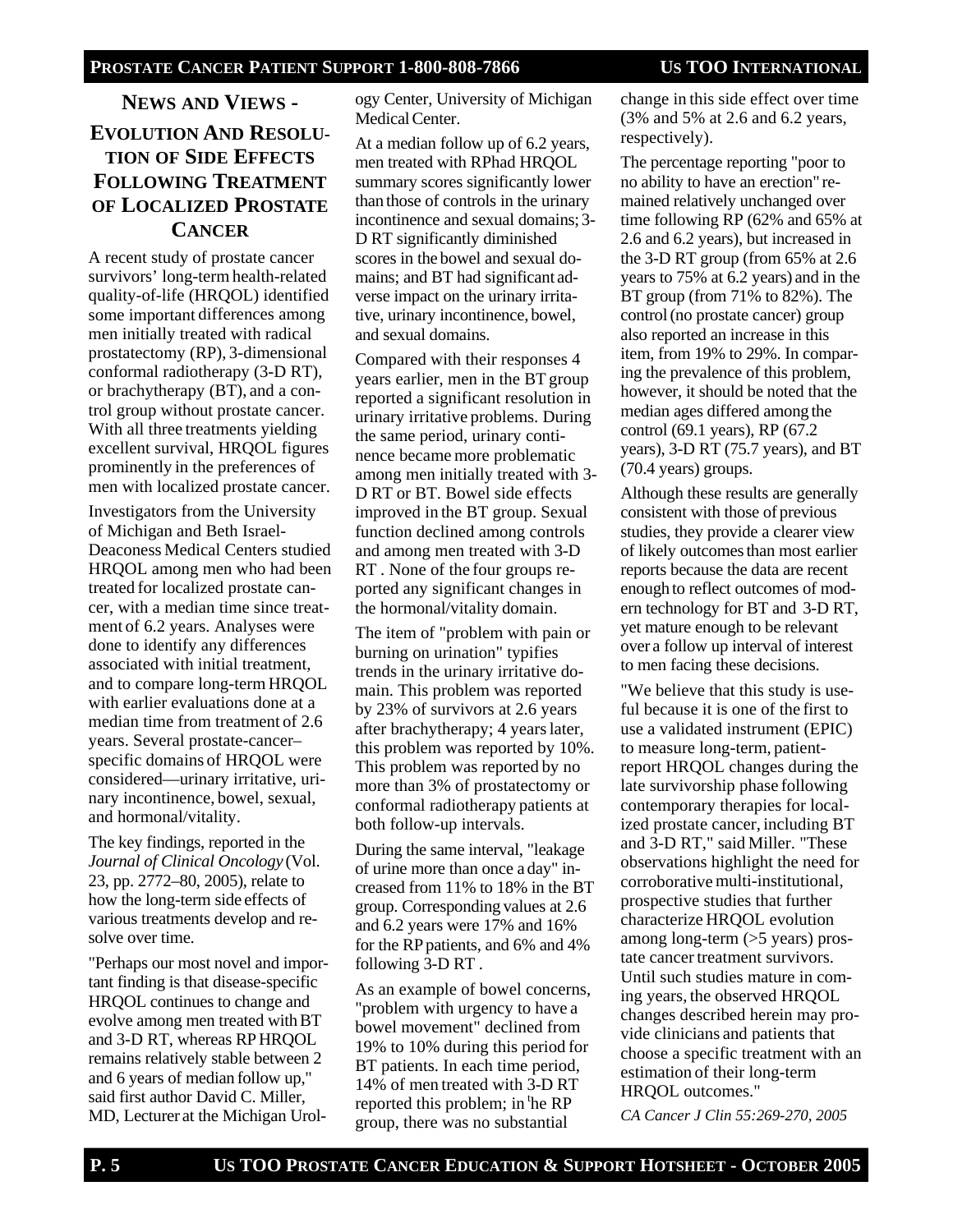# **PCA-HEALTHY COOKBOOK, CALENDAR RAISE AWARENESS AS WELL AS FUNDS FOR US TOO**



**2006 Calendar "Blue Ribbon Girls for Prostate Cancer"** Twelve retirement community friends take it all off for a good cause. The calendar features nude-butstrategically-covered mature women in a light-hearted manner. Order your "Blue Ribbon Girls for Prostate Cancer" 2006 calendar today!

\$15 each, shipping and handling included. Checks only please (make out to "Blue Ribbon for Prostate Cancer"). PLEASE WRITE Us TOO IN THE MEMO SECTION OF THE CHECK so a portion of your purchase can be directed to Us TOO International.

Mail your check, along with your name and complete mailing address to:

Joyce MacDonald 15 Summit Crescent New Hamburg, Ontario, Canada, N3A 2G3 Questions? Email blueribbongirls@aol.com

# **"BLUE RIBBON RECIPES FOR A HEALTHY PROSTATE – COOKING HEALTHY WITH JOHN DODSON"**



**John Dodson - Gourmet chef and prostate cancer survivor** 

**More information about both items can be found at:** 

http://www.ustoo.org/ProductInfo\_NoPayPal.asp Kathryn\_W\_Visneski@wellmont.org

John Dodson is a gourmet chef, and a prostate cancer survivor. Soon after his diagnosis in 1999, he joined a support group - the Prostate Cancer Support Group of Greater Kingsport, Tenn. (affiliated with Us TOO International) and began learning about the importance of healthy diet for prostate health from Dr. Charles E. "Snuffy" Meyers.

He shares his love of cuisine in the form of a cookbook titled *Blue Ribbon Recipes for Prostate Health* - a collection of 170 of his favorite recipes adapted to promote prostate health. The cookbook includes recipes for appetizers & beverages, soups & salads, vegetables & side dishes, main dishes, breads & rolls, desserts, cookies & candy, and "This & That" miscellaneous items, all for only \$15.50 each, shipping and handling included.

Checks or money orders only please (make out to "Prostate Cancer Support Group"). All proceeds benefit prostate cancer support group services. PLEASE WRITE Us TOO IN THE MEMO SECTION OF THE CHECK so a portion of your purchase can be directed to Us TOO International.

Mail your check, along with your name and complete mailing address to:

Prostate Cancer Support Group Attn: John Dodson 1252 Catawba Street Kingsport, TN 37660

Questions? Call 423-245-3234 or Email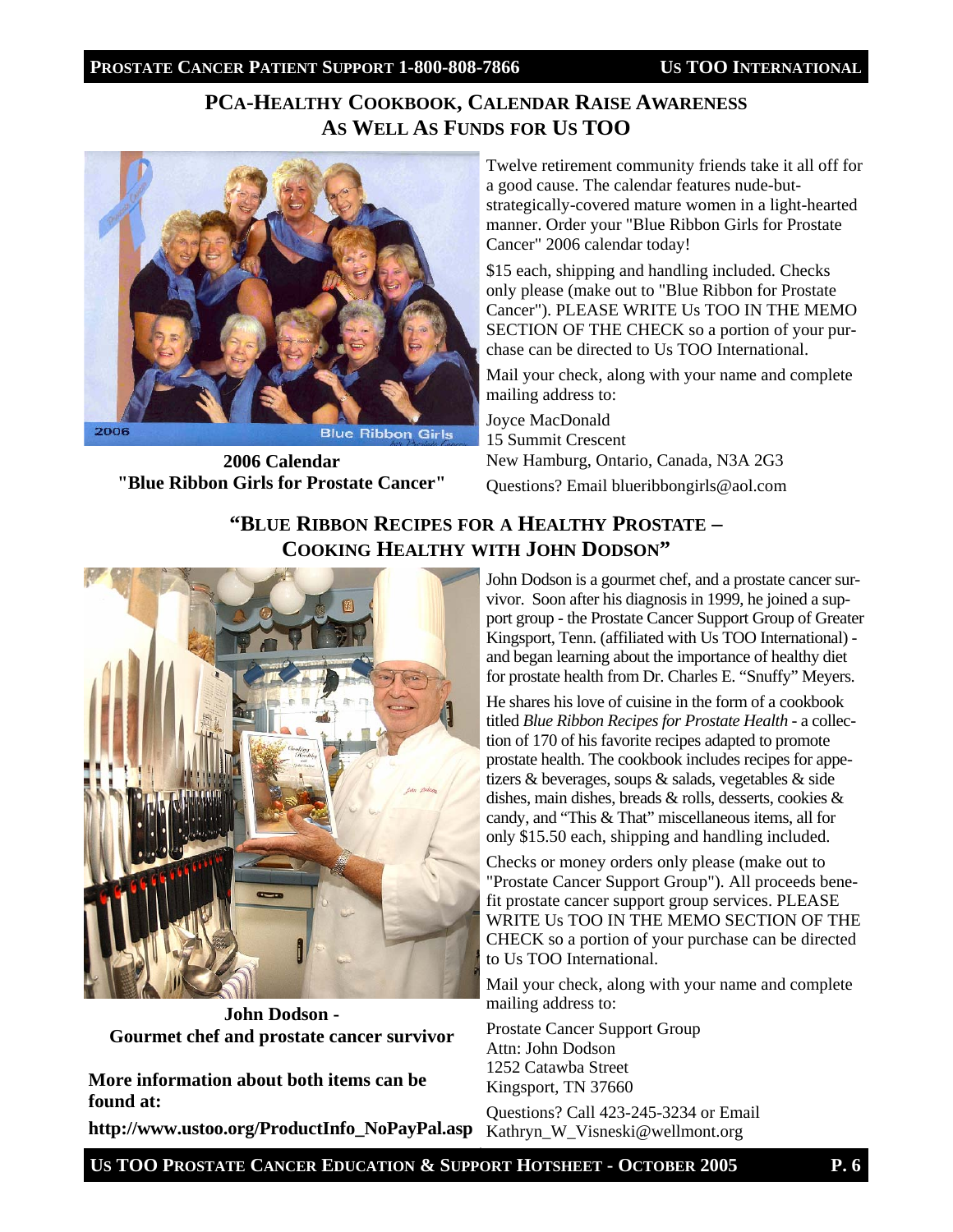## US TOO FEATURED RESOURCES To order, visit www.ustoo.org







1). **NEW!** *The Circles of Love Care Kit* – \$24.99 includes S+H

 The challenges of the caregiver may not show up on a lab chart or test result, yet they are often equally painful and traumatic. Our new care kit is an excellent resource collection for friends and loved ones of those facing the battle against prostate cancer. Our care kit includes:

- *The Circles of Love Collection: Stories of Companions and Families Facing Prostate Cancer*  This new book, an Us TOO original publication, is a compilation of interviews with friends and loved ones of prostate cancer patients. These supportive and inspirational stories are meant to help others who are facing similar challenges. Also available separately for \$17.00 includes S+H
- *Circles of Love Music CD –This original collection of upbeat and inspirational songs was written to* celebrate the love and support between the patient and his companions and family members. Contributing artists include Soozie Tyrell of the E Street Band, Alan Glass (who has written hits for Aretha Franklin, Earth, Wind & Fire, Kenny G, and more), Jerry Peters (whose song "Going In Circles" has been recorded by Luther Vandross, Isaac Hayes and Friends of Distinction), country artist Deborah Allen, and folk artist Kat Eggleston. 12 songs including pop, R&B, soul, country, folk and dance. Also available separately for \$15.00 includes S+H.
- *Intimacy with Impotence: The couples guide to better sex after prostate disease*  This book, authored by Ralph and Barbara Alterowitz, is written for couples who have survived prostate cancer and whose normal sexual function has been disrupted. The authors bring a unique and personal perspective to the topics as they too live this experience. 220 pages.
- *What You Need to Know about Prostate Cancer* from NIH and NCI
- "Life after Cancer Treatment" Resource and Referral Guide excerpt from NCI



2). **Prostate Cancer Car Magnets "Know Your PSA"** - \$5.00 each includes S+H

3). **Prostate Cancer Awareness & Us TOO's** *STRIVE Initiative* **Wristbands** — \$1.00 each plus S+H



4). *HotSheet* **Subscriptions** – \$35 for 12 issues The Us TOO monthly newsletter is distributed FREE at all Us TOO Support Group Chapter meetings, and on www.ustoo.org. But what if you are unable to regularly attend chapter meetings, or don't have access to the Internet? Don't miss an issue—we can deliver it right to your home or office!

- 5). *"What You Need To Know For Better Bone Health"*  FREE Us TOO brochure
- 6). *100 Questions & Answers About Prostate Cancer*  \$14.95 includes S+H, By Pamela Ellsworth, MD, John Heaney, MD, Cliff Gill
- 7). **Prostate Cancer Resource Kit** \$18.95 includes S+H Included in this handy boxed kit:
	- *A Primer on Prostate Cancer*  by Dr. Stephen Strum and Donna Pogliano
	- **Know Your Options** from Us TOO and the National Cancer Institute (NCI)
	- **Prostate Cancer Treatment Guidelines For Patients**  from the National Comprehensive Cancer Network (NCCN) and the American Cancer Society
	- **What You Should Know About Prostate Cancer**  from Prostate Cancer Research Institute (PCRI)
	- **Prostate Cancer Resource Guide**  from the American Foundation for Urologic Disease (AFUD)
	- **Us TOO / Phoenix 5 CD-ROM**  developed by Robert Young
- 8). **Understanding Prostate Cancer: A Patient's Resource Kit**  \$7.50 includes S+H
- Included in this handy boxed kit:
	- *Humanizing Prostate Cancer: A Physician-Patient Perspective* by Roger E. Schultz, MD (Physician), and Alex W. Oliver (Patient)
	- **Living With Prostate Cancer** booklet
	- **Know Your Options**  from Us TOO and the National Cancer Institute (NCI)
	- **Living With Advanced Prostate Cancer video**  patient testimonials on Viadur
- 9). **Prostate Pointers Virtual Support Communities**  FREE at www.prostatepointers.org
- 10). **Us TOO Prostate Cancer** *NEWS You Can Use* FREE e-News, subscribe at www.ustoo.org/Email\_Subscription.asp

*Proceeds from all items benefit Us TOO's FREE programs, support services and educational materials for prostate cancer patients and their families*